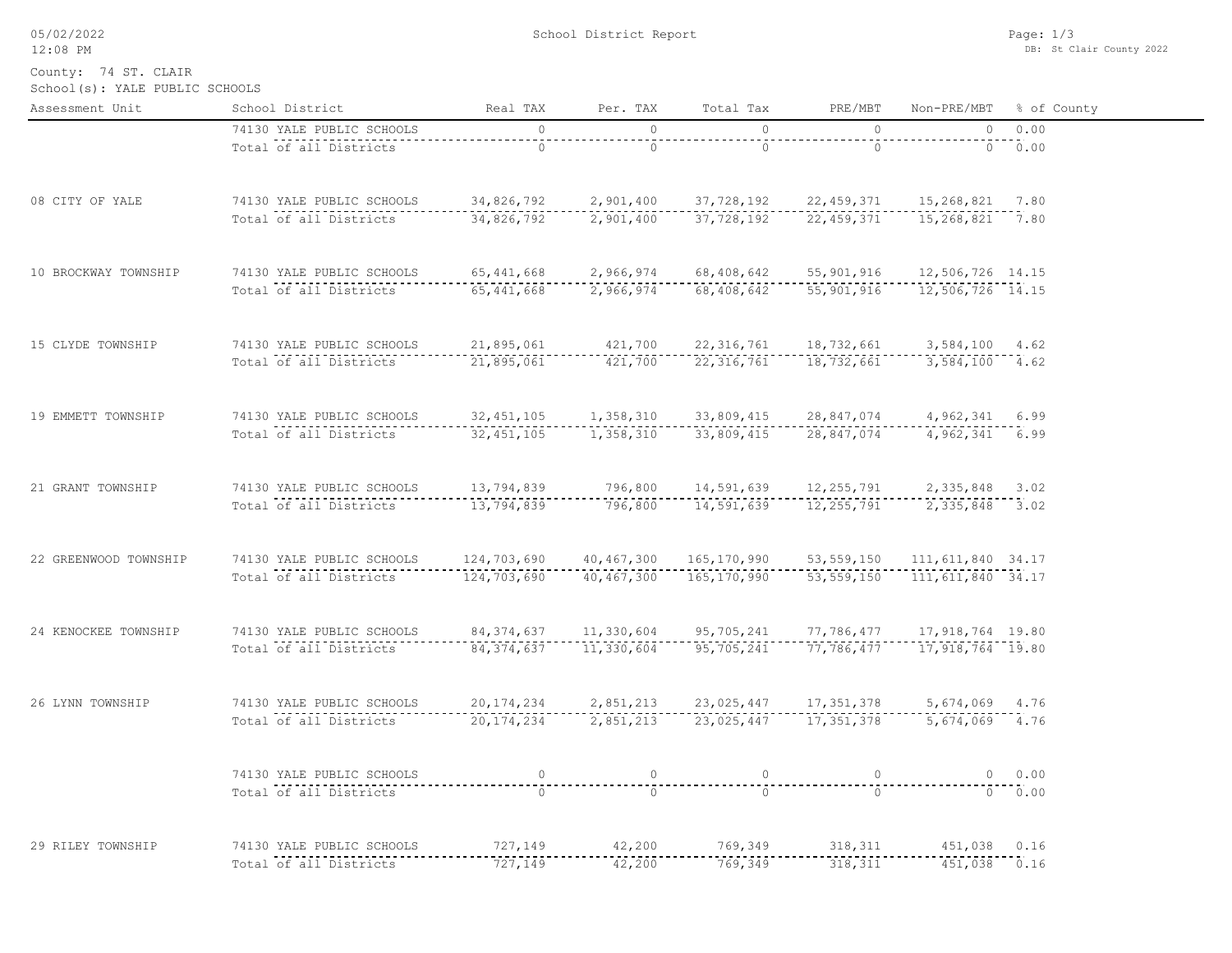| 05/02/2022<br>$12:08$ PM                               |                              | School District Report | Page: $2/3$<br>DB: St Clair County 2022 |               |               |                    |             |
|--------------------------------------------------------|------------------------------|------------------------|-----------------------------------------|---------------|---------------|--------------------|-------------|
| County: 74 ST. CLAIR<br>School(s): YALE PUBLIC SCHOOLS |                              |                        |                                         |               |               |                    |             |
| Assessment Unit                                        | School District              | Real TAX               | Per. TAX                                | Total Tax     | PRE/MBT       | Non-PRE/MBT        | % of County |
| 31 WALES TOWNSHIP                                      | 74130 YALE PUBLIC SCHOOLS    | 12,985,025             | 918,800                                 | 13,903,825    | 11,060,115    | 2,843,710          | 2.88        |
|                                                        | Total of all Districts       | 12,985,025             | 918,800                                 | 13,903,825    | 11,060,115    | 2,843,710          | 2.88        |
|                                                        | 74130 YALE PUBLIC SCHOOLS    | $\Omega$               | $\Omega$                                | $\circ$       | $\circ$       | $\overline{0}$     | 0.00        |
|                                                        | Total of all Districts       | $\Omega$               | $\Omega$                                | $\cap$        | $\Omega$      | $\Omega$           | 0.00        |
| 45 VILLAGE OF EMMETT                                   | 74130 YALE PUBLIC SCHOOLS    | 7,334,647              | 667,100                                 | 8,001,747     | 4,862,322     | 3, 139, 425 1.66   |             |
|                                                        | Total of all Districts       | 7,334,647              | 667,100                                 | 8,001,747     | 4,862,322     | 3,139,425          | 1.66        |
|                                                        | Grand total of all Districts | 418,708,847            | 64,722,401                              | 483, 431, 248 | 303, 134, 566 | 180,296,682 100.00 |             |